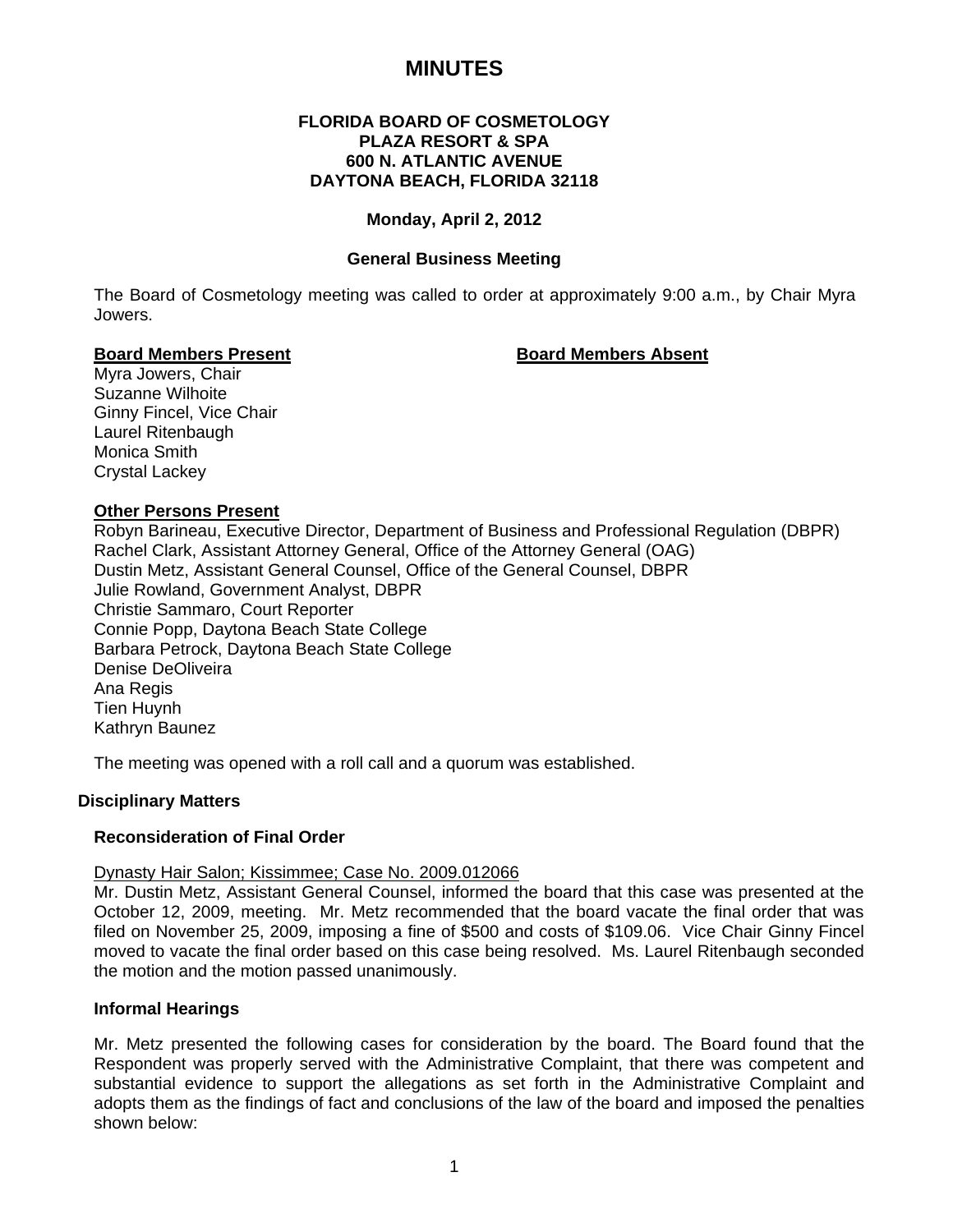# 90s Nails and Xuyen Thu Huynh; West Palm Beach; Case Nos. 2011.015040 and 2011.021053

The Respondents were not present for the meeting. Ms. Ritenbaugh moved that the board impose a fine of \$750 and costs of \$251.04. Ms. Monica Smith seconded the motion and the motion passed unanimously.

Paradise Nails & Spa and Loc Nguyen Bakthy; Vero Beach; Case Nos. 2011.004686 and 2011.011759 The Respondents were not present for the meeting. Ms. Ritenbaugh moved that the board impose a fine of \$600 and costs of \$238.95, to be paid over a period of six months, with the first payment of \$238.95 due within 30 days of the final order and five monthly payments of \$120 each. Ms. Suzanne Wilhoite seconded the motion and the motion passed unanimously.

## Bliss Pedicure Spa; Panama City; Case No. 2011.019839

The Respondent was not present for the meeting. Ms. Smith moved that the board impose a fine of \$850 and costs of \$230.09, to be paid over a period of six months, with the first payment of \$230.09 due within 30 days of the final order and five monthly payments of \$170 each. Ms. Crystal Lackey seconded the motion and the motion passed unanimously.

## Brazilian Depot Hair Salon; Deerfield Beach; Case No. 2011.019296

Ms. Denise DeOliveira and Ms. Ana Regis were present for the meeting and were sworn in by Ms. Christie Sammaro, Court Reporter. Vice Chair Fincel moved that the board impose a fine of \$1,150 and costs of \$98.82, to be paid over a period of six months, with the first payment of \$98.82 due within 30 days of the final order and five monthly payments of \$230 each, re-inspection within six months, plus six months stayed suspension against cosmetology salon license CE85969. In the event the Respondent fails to comply with the terms of the final order, the stay shall be lifted and the cosmetology salon license will be suspended. Ms. Ritenbaugh seconded the motion and the motion passed unanimously.

## Browne's Beauty; Miami; Case No. 2010.028275

The Respondent was not present for the meeting. Vice Chair Fincel moved that the board impose a fine of \$500 and costs of \$100.23, to be paid over a period of six months, with the first payment of \$100.23 due within 30 days of the final order and five monthly payments of \$100 each, re-inspection within six months, plus six months stayed suspension against cosmetology salon license CE9977919. In the event the Respondent fails to comply with the terms of the final order, the stay shall be lifted and the cosmetology salon license will be suspended. Ms. Lackey seconded the motion and the motion passed unanimously.

# California Nails and John Son Phan; Sebastian; Case Nos. 2011.011749 and 2011.028901

The Respondents were not present for the meeting. Ms. Ritenbaugh moved that the board impose a fine of \$1,750 and costs of \$300.04, to be paid over a period of six months, with the first payment of \$300.04 due within 30 days of the final order and five monthly payments of \$350 each, re-inspection within six months, plus six months stayed suspension against cosmetology salon license CE84283 and nail specialist license FV561523. In the event the Respondent fails to comply with the terms of the final order, the stay shall be lifted and the cosmetology salon license and the nail specialist license will be suspended. Ms. Smith seconded the motion and the motion passed unanimously.

Classy Nail; Palm Bay; Case No. 2011.006922

Mr. Metz requested that this case be pulled from the agenda.

# Sunshine Nails Salon and Thoa Cao; Loxahatchee; Case Nos. 2011.015032 and 2011.021047

The Respondents were not present for the meeting. Ms. Smith moved that the board impose a fine of \$950 and costs of \$246.87, to be paid over a period of six months, with the first payment of \$246.87 due within 30 days of the final order and five monthly payments of \$190 each. Ms. Ritenbaugh seconded the motion and the motion passed unanimously.

EyebrowDesigner; Miami; Case No. 2011.017005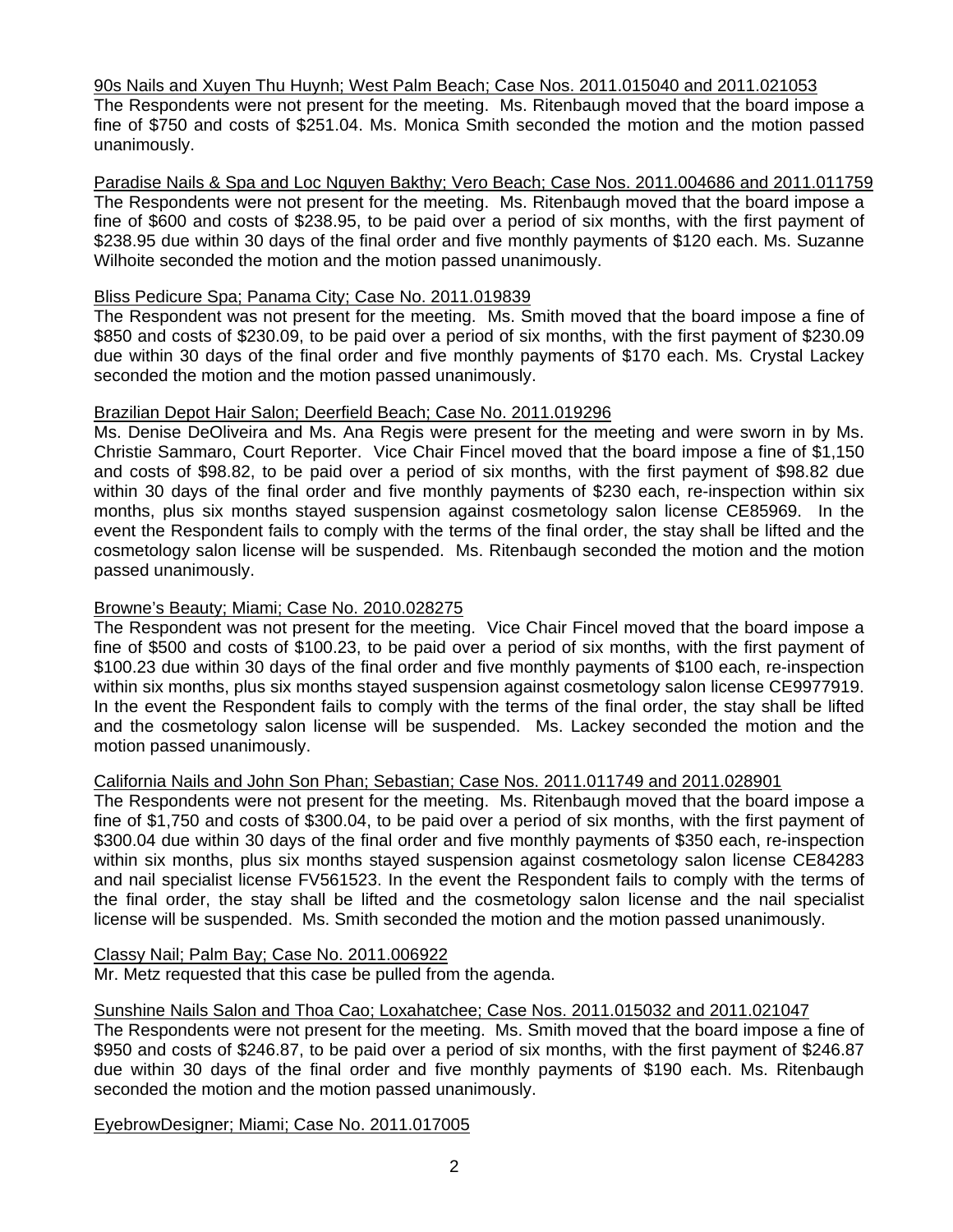The Respondent was not present for the meeting. Ms. Ritenbaugh moved that the board impose a fine of \$600 and costs of \$181.86, to be paid over a period of six months, with the first payment of \$181.86 due within 30 days of the final order and five monthly payments of \$120. Ms. Lackey seconded the motion and the motion passed unanimously.

## Fantastic Sam's; St. Petersburg; Case No. 2011.020970

The Respondent was not present for the meeting. Ms. Lackey moved that the board impose a fine of \$500 and costs of \$90.83, plus suspension against cosmetology salon license CE44336 until all outstanding fines and costs are paid. Ms. Ritenbaugh seconded the motion and the motion passed unanimously.

# Florida Nail Spa; Lynn Haven; Case No. 2011.016615

The Respondent was not present for the meeting. Ms. Ritenbaugh moved that the board impose a fine of \$500 and costs of \$215.97, to be paid over a period of six months, with the first payment of \$215.97 due within 30 days of the final order and five monthly payments of \$100 each. Ms. Smith seconded the motion and the motion passed unanimously.

# Florida Nails Care; Stuart; Case No. 2011.002848

The Respondent was not present for the meeting. Ms. Ritenbaugh moved that the board impose a fine of \$550 and costs of \$137.83, to be paid over a period of six months, with the first payment of \$137.83 due within 30 days of the final order and five monthly payments of \$110 each, plus six months stayed suspension against cosmetology salon license CE9961095. In the event the Respondent fails to comply with the terms of the final order, the stay shall be lifted and the cosmetology salon license will be suspended. Ms. Smith seconded the motion and the motion passed unanimously.

# K & F Nails; Chipley; Case No. 2011.016716

The Respondent was not present for the meeting. Ms. Lackey moved that the board impose a fine of \$500 and costs of \$225.10, to be paid over a period of six months, with the first payment of \$225.10 due within 30 days of the final order and five monthly payments of \$100 each. Ms. Ritenbaugh seconded the motion and the motion passed unanimously.

## Kevin Nails; Gulf Breeze; Case No. 2010.061145

The Respondent was not present for the meeting. Ms. Wilhoite moved that the board impose a fine of \$500 and costs of \$114.96, to be paid over a period of six months, with the first payment of \$114.96 due within 30 days of the final order and five monthly payments of \$100 each. Ms. Ritenbaugh seconded the motion and the motion passed unanimously.

# Nails By T II and Thuy T. Tran; North Palm Beach; Case Nos. 2011.015026 and 2011.020985

The Respondents were not present for the meeting. Ms. Lackey moved that the board impose a fine of \$1,300 and costs of \$300.78, plus revocation of cosmetology salon license CE80693 and nail specialist license FV5351751. Ms. Ritenbaugh seconded the motion and the motion passed unanimously.

## North West Florida Aesthetics; Chipley; Case No. 2011.016144

The Respondent was not present for the meeting. Ms. Lackey moved that the board impose a fine of \$150 and costs of \$138.19, to be paid over a period of six months, with the first payment of \$138.19 due within 30 days of the final order and five monthly payments of \$30 each. Ms. Smith seconded the motion and the motion passed unanimously.

## Ocean Spa; Panama City; Case No. 2011.019877

The Respondent was not present for the meeting. Ms. Wilhoite moved that the board impose a fine of \$800 and costs of \$172.32, to be paid over a period of six months, with the first payment of \$172.32 due within 30 days of the final order and five monthly payments of \$160 each. Ms. Ritenbaugh seconded the motion and the motion passed unanimously.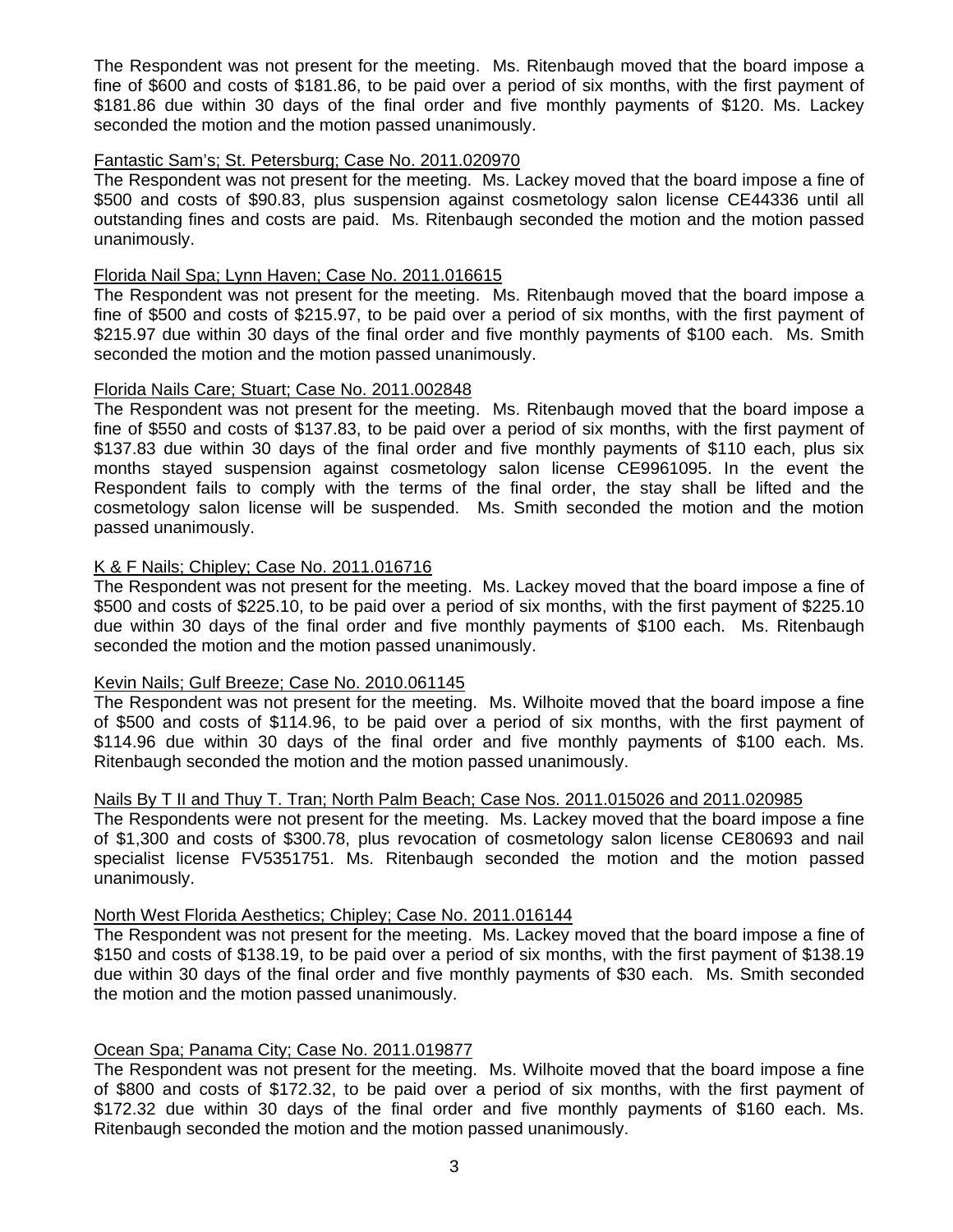# Ocean Spa; Panama City; Case No. 2011.035548

The Respondent was not present for the meeting. Ms. Lackey moved that the board impose a fine of \$1,100 and costs of \$294.87, to be paid over a period of six months, with the first payment of \$294.87 due within 30 days of the final order and five monthly payments of \$220 each. Ms. Ritenbaugh seconded the motion and the motion passed unanimously.

## Pink & White Nail Spa; Panama City; Case No. 2011.019854

The Respondent was not present for the meeting. Ms. Smith moved that the board impose a fine of \$100 and costs of \$229.24. Vice Chair Fincel seconded the motion and the motion passed unanimously.

## Pink & White Nails Spa Studio; Clearwater; Case No. 2011.015236

Mr. Tien Huynh and Mr. Christopher Givon were present for the meeting and were sworn in by the Court Reporter. Ms. Ritenbaugh moved that the board impose a fine of \$500 and costs of \$220.83. Ms. Wilhoite seconded the motion and the motion passed unanimously.

# Regal Nails and Thu Thi Tran; Vero Beach; Case Nos. 2011.022535 and 2011.026643

The Respondents were not present for the meeting. Vice Chair Fincel moved that the board impose a fine of \$1,850 and costs of \$265.21, to be paid over a period of six months, with the first payment of \$265.21 due within 30 days of the final order and five monthly payments of \$370 each, re-inspection within six months, plus six months stayed suspension against cosmetology salon license CE84942 and full specialist license FS875010. In the event the Respondents fail to comply with the terms of the final order, the stay shall be lifted and the cosmetology salon license and full specialist license will be suspended. Ms. Smith seconded the motion and the motion passed unanimously.

# Regal Nails of Crestview; Crestview; Case No. 2010.049505

The Respondent was not present for the meeting. Ms. Smith moved that the board impose a fine of \$500 and costs of \$68.36, to be paid over a period of six months, with the first payment of \$68.36 due within 30 days of the final order and five monthly payments of \$100 each. Ms. Lackey seconded the motion and the motion passed unanimously.

## Step It Up Salon and Gina L. Serra; West Palm Beach; Case Nos. 2011.009005 and 2011.009017

The Respondents were not present for the meeting. Ms. Wilhoite moved that the board impose a fine of \$1,100 and costs of \$244.04, to be paid over a period of six months, with the first payment of \$244.04 due within 30 days of the final order and five monthly payments of \$220 each. Ms. Ritenbaugh seconded the motion and the motion passed unanimously.

## Shear Genius; Lynn Haven; Case No. 2011.016608

The Respondent was not present for the meeting. Ms. Ritenbaugh moved that the board impose a fine of \$500 and costs of \$209.93, to be paid over a period of six months, with the first payment of \$209.93 due within 30 days of the final order and five monthly payments of \$100 each. Vice Chair Fincel seconded the motion and the motion passed unanimously.

## Super Look Inc.; Sunrise; Case No. 2011.016146

The Respondent was not present for the meeting. Vice Chair Fincel moved that the board impose a fine of \$500 and costs of \$89.91, to be paid over a period of six months, with the first payment of \$89.91 due within 30 days of the final order and five monthly payments of \$100 each. Ms. Smith seconded the motion and the motion passed unanimously.

## Top Nails; Pensacola; Case No. 2011.022679

The Respondent was not present for the meeting. Ms. Ritenbaugh moved that the board impose a fine of \$600 and costs of \$392.91, to be paid over a period of 12 months, with the first payment of \$392.91 due within 30 days of the final order and eleven monthly payments of \$55 each. Ms. Wilhoite seconded the motion and the motion passed unanimously.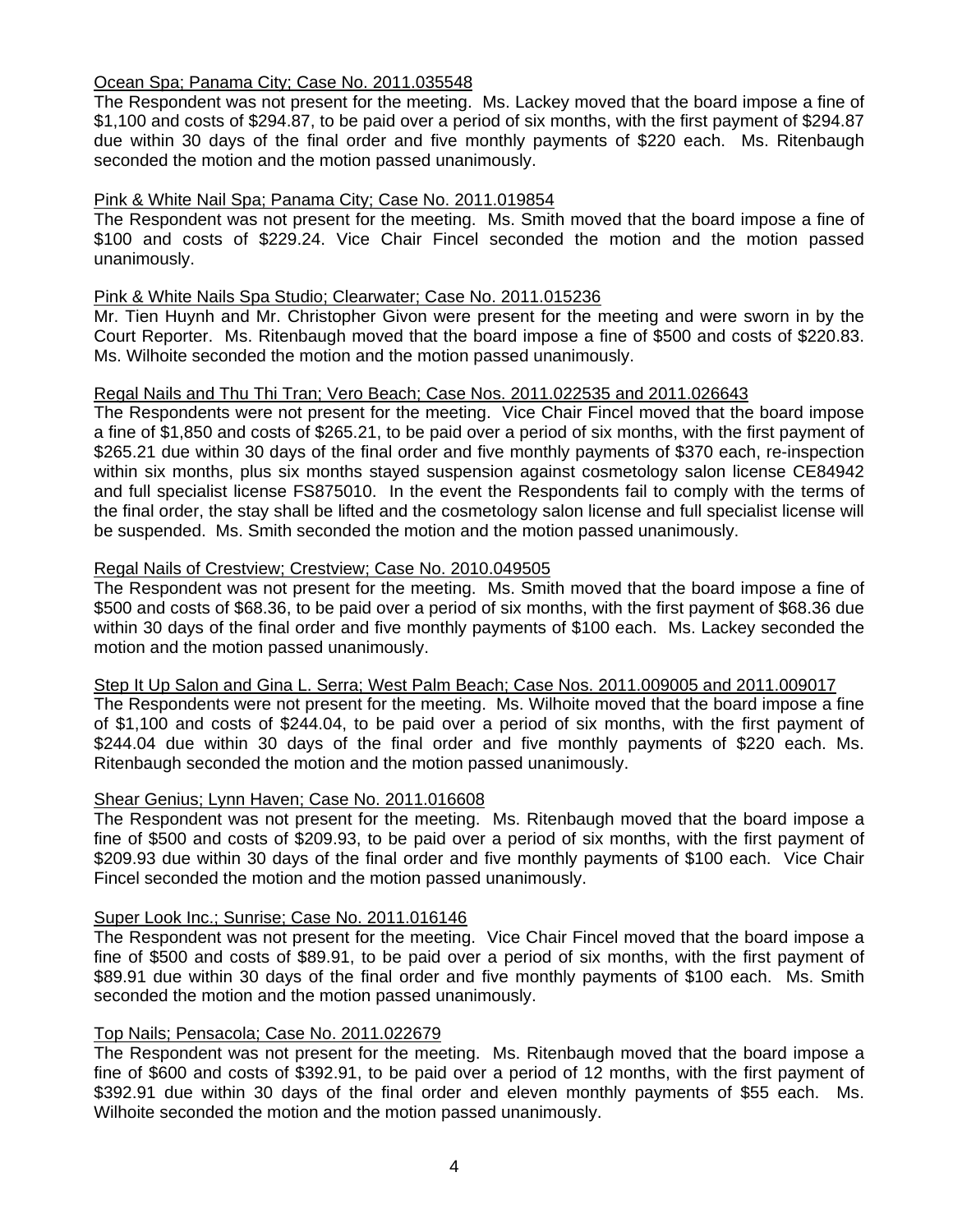# **Motion for Waiver of Rights and Final Order**

Mr. Metz presented the following cases for consideration by the board. The Board found that the Respondent was properly served with the Administrative Complaint, the Respondent failed to respond within 21 days thereby waiving their right to elect a hearing in this matter, that the board accept the allegations as stated in the Administrative Complaint and adopt them as the findings of fact and conclusions of law of the board and imposed the penalties shown below:

# Louis Barber; Tallahassee; Case No. 2011.007323

Mr. Barber was not present for the meeting. Ms. Lackey moved that the board impose a fine of \$500 and costs of \$48.37, to be paid over a period of six months, with the first payment of \$48.37 due within 30 days of the final order and five monthly payments of \$100 each. Ms. Ritenbaugh seconded the motion and the motion passed unanimously.

# Natalie Barnes; Tallahassee; Case No. 2011.007338

Ms. Brooks was not present for the meeting. Ms. Ritenbaugh moved that the board impose a fine of \$500 and costs of \$334.05, to be paid over a period of six months, with the first payment of \$334.05 due within 30 days of the final order and five monthly payments of \$100 each. Ms. Wilhoite seconded the motion and the motion passed unanimously.

# Bellezza Salon and Spa; Panama City; Case No. 2011.003275

The Respondent was not present for the meeting. Vice Chair Fincel moved that the board impose a fine of \$900 and costs of \$123.36, to be paid over a period of six months, with the first payment of \$123.36 due within 30 days of the final order and five monthly payments of \$180 each, re-inspection within six months, plus six months stayed suspension against cosmetology license CE9965278. In the event the Respondent fails to comply with the terms of the final order, the stay shall be lifted and the cosmetology salon license will be suspended. Vice Chair Fincel seconded the motion and the motion passed unanimously.

# Obrian Breedlove; Orlando; Case No. 2011.001114

Mr. Breedlove was not present for the meeting. Ms. Lackey moved that the board impose a fine of \$500 and costs of \$143.72, to be paid over a period of six months, with the first payment of \$143.72 due within 30 days of the final order and five monthly payments of \$100 each. Ms. Ritenbaugh seconded the motion and the motion passed unanimously.

# Linda Bridges; Orlando; Case No. 2011.017785

Ms. Bridges was not present for the meeting. Ms. Lackey moved that the board impose a fine of \$1,500 and costs of \$119.06. Ms. Smith seconded the motion and the motion passed unanimously.

# BV Beauty Salon, d/b/a BV Beauty Enterprises, Inc.; Miami; Case No. 2011.011657

The Respondent was not present for the meeting. Ms. Ritenbaugh moved that the board impose a fine of \$550 and costs of \$135.58, to be paid over a period of six months, with the first payment of \$135.58 due within 30 days of the final order and five monthly payments of \$110 each. Ms. Smith seconded the motion and the motion passed unanimously.

# Derrick's Cut Masters; Daytona Beach; Case No. 2011.002025

The Respondent was not present for the meeting. Ms. Lackey moved that the board impose a fine of \$500 and costs of \$333.02, to be paid over a period of six months, with the first payment of \$333.02 due within 30 days of the final order and five monthly payments of \$100 each. Ms. Ritenbaugh seconded the motion and the motion passed unanimously.

# Toan Chi Duong; Tampa; Case No. 2011.016927

Mr. Duong was not present for the meeting. Vice Chair Fincel moved that the board impose a fine of \$1,000 and costs of \$175.50, plus six months suspension against nail specialist license FV5215. Ms. Ritenbaugh seconded the motion and the motion passed unanimously.

Fade Factory; Orlando; Case No. 2010.059786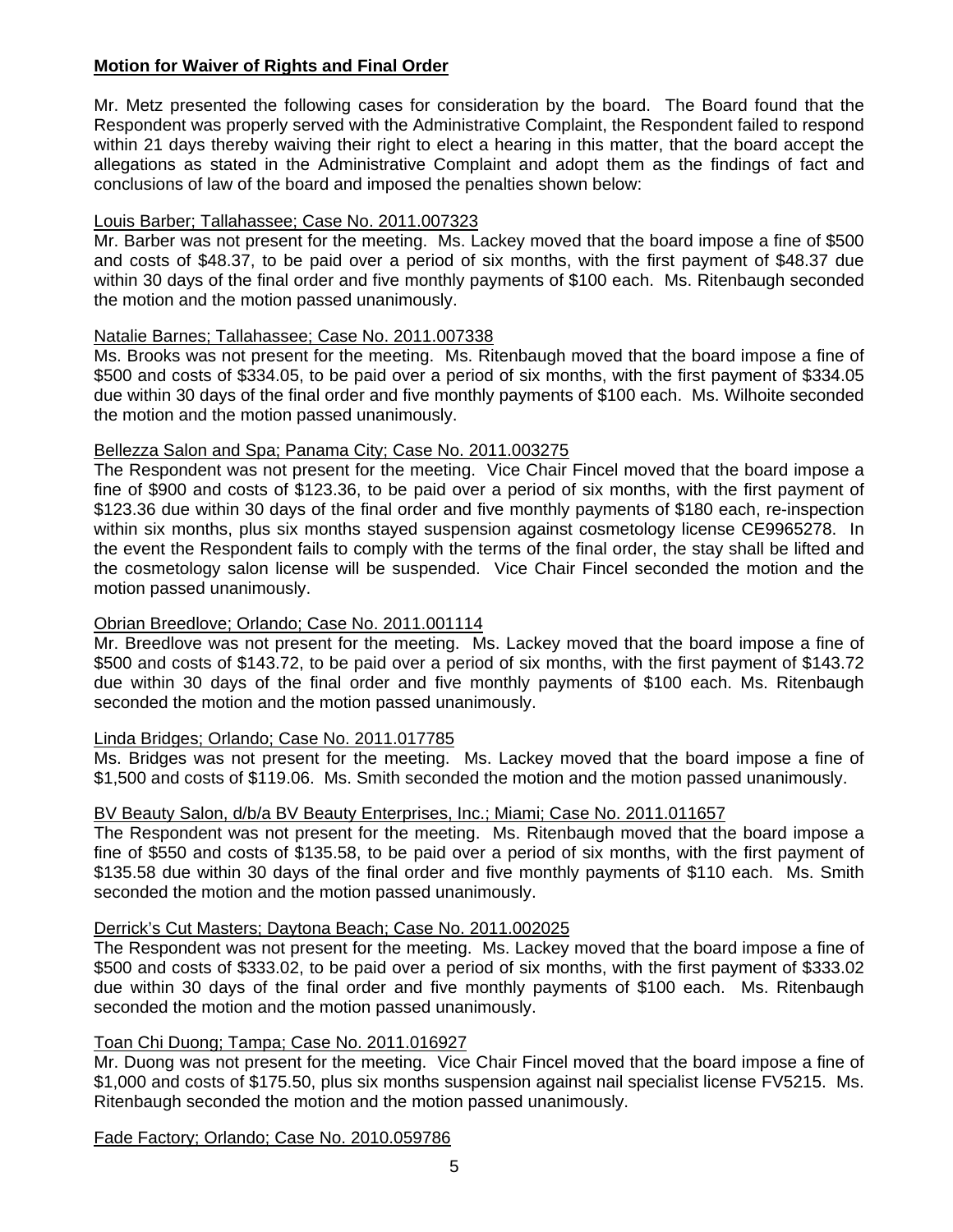The Respondent was not present for the meeting. Ms. Ritenbaugh moved that the board impose a fine of \$500 and costs of \$499.93, plus six months stayed suspension against cosmetology salon license CE9979445. In the event the Respondent fails to comply with the terms of the final order, the stay shall be lifted and the cosmetology salon license will be suspended. Ms. Wilhoite seconded the motion and the motion passed unanimously.

# Ryan J. Hines; Tallahassee; Case No. 2011.007310

Mr. Hines was not present for the meeting. Ms. Smith moved that the board impose a fine of \$500 and costs of \$70.64, to be paid over a period of six months, with the first payment of \$70.64 due within 30 days of the final order and five monthly payments of \$100 each. Ms. Wilhoite seconded the motion and the motion passed unanimously.

## Madison Avenue Nail Salon and Denise Katherine Smith; Jensen Beach; Case Nos. 2011.015636 and 2011.015626

The Respondents were not present for the meeting. Ms. Lackey moved that the board impose a fine of \$850 and costs of \$233.88, to be paid over a period of six months, with the first payment of \$233.88 due within 30 days of the final order and five monthly payments of \$170 each. Ms. Wilhoite seconded the motion and the motion passed unanimously.

# Mane Stop, LLC.; Merritt Island; Case No. 2011.007673

The Respondent was not present for the meeting. Ms. Lackey moved that the board impose a fine of \$500 and costs of \$107.12, to be paid over a period of six months, with the first payment of \$107.12 due within 30 days of the final order and five monthly payments of \$100 each. Ms. Wilhoite seconded the motion and the motion passed unanimously.

# Jennie Michel; Tallahassee; Case No. 2011.015009

Ms. Michel was not present for the meeting. Ms. Wilhoite moved that the board impose a fine of \$500 and costs of \$56.20, to be paid over a period of six months, with the first payment of \$56.20 due within 30 days of the final order and five monthly payments of \$100 each. Ms. Smith seconded the motion and the motion passed unanimously.

## Rafael Olmedo; West Palm Beach; Case No. 2011.004564

Mr. Olmedo was not present for the meeting. Ms. Lackey moved that the board impose a fine of \$1,500 and costs of \$95.98, plus revocation of cosmetology license CL1198218. Vice Chair Fincel seconded the motion and the motion passed with Ms. Smith and Ms. Ritenbaugh voting against the motion.

## Gina I. Paoluccio; Lake Worth; Case No. 2011.017379

Ms. Paoluccio was not present for the meeting. Ms. Wilhoite moved that the board impose a fine of \$500 and costs of \$439.01, to be paid over a period of six months, with the first payment of \$439.01 due within 30 days of the final order and five monthly payments of \$100 each. Ms. Ritenbaugh seconded the motion and the motion passed unanimously.

## Regal Nails; Panama City Beach; Case No. 2011.003596

The Respondent was not present for the meeting. Ms. Wilhoite moved that the board impose a fine of \$100 and costs of \$123.36. Ms. Ritenbaugh seconded the motion and the motion passed unanimously.

## Teresa Louise Riggs; Merritt Island; Case No. 2011.007791

Ms. Riggs was not present for the meeting. Vice Chair Fincel moved that the board impose a fine of \$500 and costs of \$92.38, to be paid over a period of six months, with the first payment of \$439.01 due within 30 days of the final order and five monthly payments of \$100 each. Ms. Smith seconded the motion and the motion passed unanimously.

## Sheila D. Ross; Gainesville; Case No. 2011.020463

Ms. Ross was not present for the meeting. Ms. Ritenbaugh moved that the board impose a fine of \$500 and costs of \$225.82, to be paid over a period of six months, with the first payment of \$225.82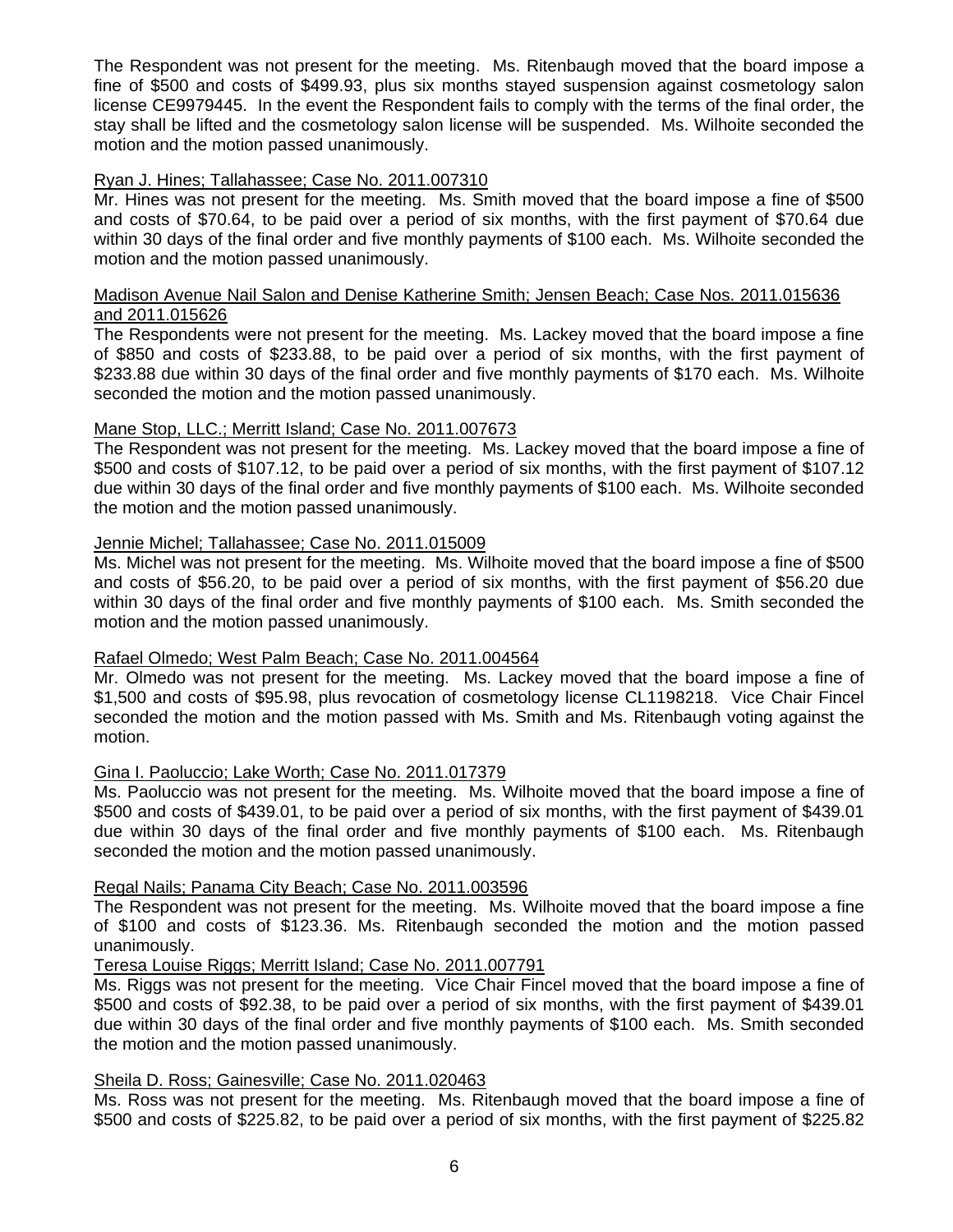due within 30 days of the final order and five monthly payments of \$100 each. Ms. Smith seconded the motion and the motion passed unanimously.

# Donald Roye; West Palm Beach; Case No. 2011.001046

Mr. Roye was not present for the meeting. Vice Chair Fincel moved that the board impose a fine of \$1,000 and costs of \$61.41. Ms. Smith seconded the motion and the motion passed unanimously.

# Set It Off, d/b/a Latonia Williams and Chanelle Hill; Daytona Beach; Case No. 2011.016064

The Respondents were not present for the meeting. Ms. Wilhoite moved that the board impose a fine of \$500 and costs of \$65.34, to be paid over a period of six months, with the first payment of \$65.34 due within 30 days of the final order and five monthly payments of \$100 each. Ms. Ritenbaugh seconded the motion and the motion passed unanimously.

# Bettina Frances Snyder; Melbourne; Case No. 2011.016172

Ms. Snyder was not present for the meeting. Ms. Lackey moved that the board impose a fine of \$500 and costs of \$275.13, to be paid over a period of six months, with the first payment of \$275.13 due within 30 days of the final order and five monthly payments of \$100 each. Ms. Wilhoite seconded the motion and the motion passed unanimously.

# US Nails and Huong B. Tran; North Pam Beach; Case Nos. 2011.019471 and 2011.019475

The Respondents were not present for the meeting. Vice Chair Fincel moved that the board impose a fine of \$550 and costs of \$125.54, to be paid over a period of six months, with the first payment of \$125.54 due within 30 days of the final order and five monthly payments of \$110 each. Ms. Ritenbaugh seconded the motion and the motion passed unanimously.

# Thieu Thi Tran; Royal Palm Beach; Case No. 2011.011826

Mr. Tran was not present for the meeting. Ms. Lackey moved that the board dismiss the case as the citation has been paid in full. Ms. Smith seconded the motion and the motion passed unanimously.

## Ultimate Weave Express; Tampa; Case No. 2011.003482

The Respondent was not present for the meeting. Ms. Wilhoite moved that the board impose a fine of \$1,500 and costs of \$155.45, to be paid over a period of six months, with the first payment of \$155.45 due within 30 days of the final order and five monthly payments of \$300 each. Ms. Ritenbaugh seconded the motion and the motion passed unanimously.

# Michael D. Ward; Gibsonton; Case No. 2011.015262

Mr. Ward was not present for the meeting. Ms. Wilhoite moved that the board impose a fine of \$500 and costs of \$127.16, to be paid over a period of six months, with the first payment of \$127.16 due within 30 days of the final order and five monthly payments of \$100 each. Ms. Ritenbaugh seconded the motion and the motion passed unanimously.

# **Settlement Stipulations**

## Brow Art and Frozan Amiri; Vero Beach; Case Nos. 2011.039511 and 2011.039505

Ms. Kathryn Baunez was present for the meeting and was sworn in by the Court Reporter. Vice Chair Fincel moved that the board adopt the Stipulation of the parties as the board's final action in this matter and incorporate it and all of its terms into a final order and impose a fine of \$1,150 and costs of \$200.54, to be paid over a period of six months, with the first payment of \$200.54 due within 30 days of the final order and five monthly payments of \$230 each, plus six months stayed suspension against cosmetology license CE9985113. In the event the Respondent fails to comply with the terms of the final order, the stay shall be lifted and the cosmetology salon license will be suspended. Ms. Smith seconded the motion and the motion passed unanimously.

## Amandeus Corporation; Miami; Case No. 2011.007837

The Respondent was not present for the meeting. Ms. Ritenbaugh moved that the board adopt the Stipulation of the parties as the board's final action in this matter and incorporate it and all of its terms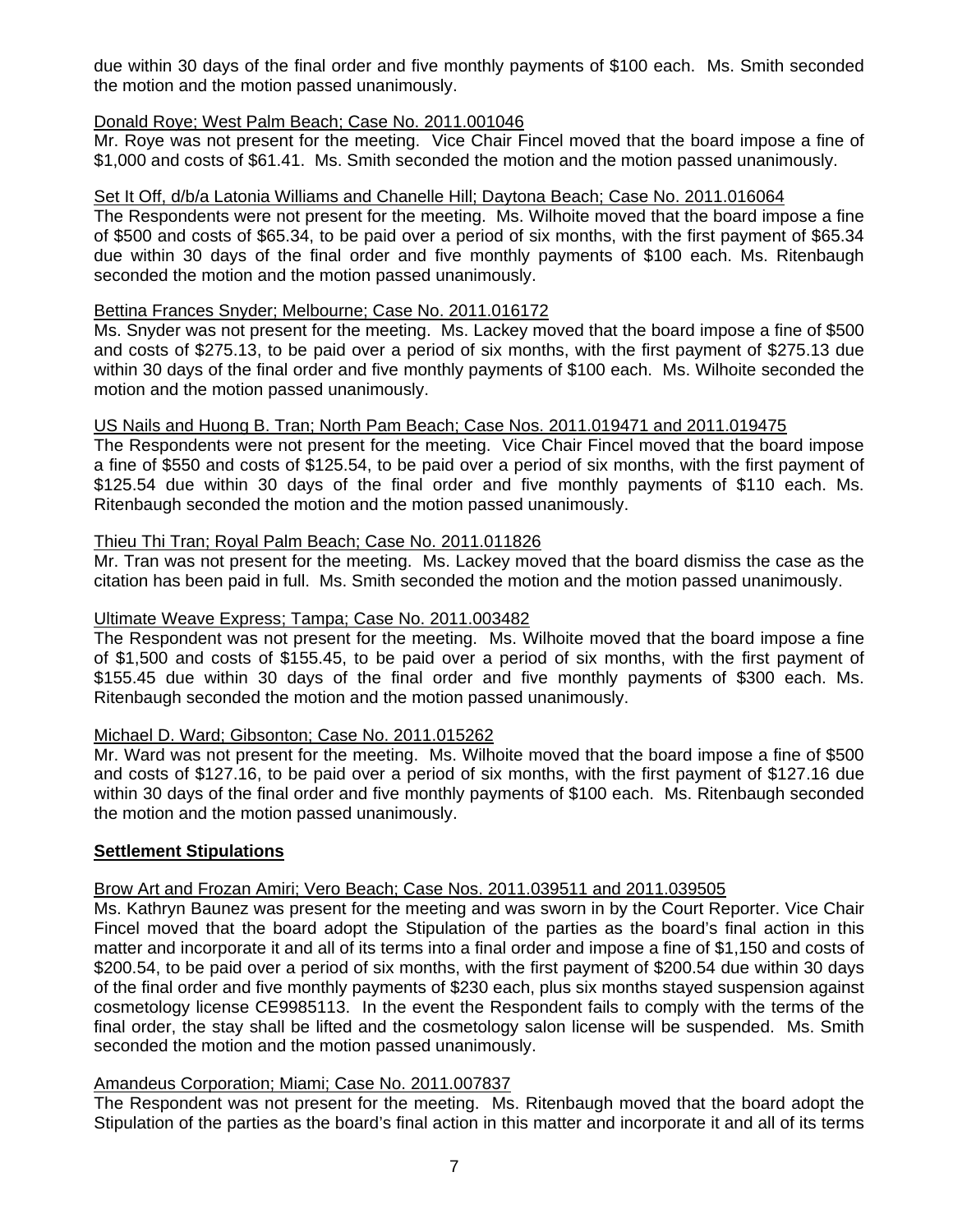into a final order and impose a fine of \$250 and costs of \$24.33, plus six months stayed suspension against cosmetology license CE9984290. In the event the Respondent fails to comply with the terms of the final order, the stay shall be lifted and the cosmetology salon license will be suspended. Ms. Wilhoite seconded the motion and the motion passed unanimously.

# Brow Art; Jensen Beach; Case No. 2011.019351

Ms. Kathryn Baunez was present for the meeting and was sworn in by the Court Reporter. Ms. Smith moved that the board adopt the Stipulation of the parties as the board's final action in this matter and incorporate it and all of its terms into a final order and impose a fine of \$1,200 and costs of \$127.77, to be paid over a period of six months, with the first payment of \$127.77 due within 30 days of the final order and five monthly payments of \$240 each. Ms. Lackey seconded the motion and the motion passed unanimously.

## Creation Nail & Spa Inc. and Linh Chiem; Palm City; Case Nos. 2011.017042 and 2011.017045

The Respondents were not present for the meeting. Ms. Ritenbaugh moved that the board adopt the Stipulation of the parties as the board's final action in this matter and incorporate it and all of its terms into a final order and impose a fine of \$1,350 and costs of \$277.28, to be paid over a period of six months, with the first payment of \$277.28 due within 30 days of the final order and five monthly payments of \$270 each, plus six months stayed suspension against cosmetology license CE9972669 and full specialist license FS860892. In the event the Respondent fails to comply with the terms of the final order, the stay shall be lifted and the cosmetology salon license and full specialist license will be suspended. Ms. Wilhoite seconded the motion and the motion passed unanimously.

K-Nails by Chuan V. Mai and Chuan Van Mai; Vero Beach; Case Nos. 2011.011740 and 2011.025695 The Respondents were not present for the meeting. Ms. Ritenbaugh moved that the board adopt the Stipulation of the parties as the board's final action in this matter and incorporate it and all of its terms into a final order and impose a fine of \$600 and costs of \$219.85, to be paid over a period of six months, with the first payment of \$219.85 due within 30 days of the final order and five monthly payments of \$120 each, plus six months stayed suspension against cosmetology license CE9960231 and nail specialist license FV569434. In the event the Respondent fails to comply with the terms of the final order, the stay shall be lifted and the cosmetology salon license and nail specialist license will be suspended. Ms. Wilhoite seconded the motion and the motion passed unanimously.

## K Nails and Dat Tan Nguyen; Ft. Pierce; Case Nos. 2011.008990 and 2011.015612

The Respondents were not present for the meeting. Ms. Ritenbaugh moved that the board adopt the Stipulation of the parties as the board's final action in this matter and incorporate it and all of its terms into a final order and impose a fine of \$1,150 and costs of \$111.05, to be paid over a period of six months, with the first payment of \$111.05 due within 30 days of the final order and five monthly payments of \$230 each, plus six months stayed suspension against cosmetology license CE9962926 and nail specialist license FV565554. In the event the Respondent fails to comply with the terms of the final order, the stay shall be lifted and the cosmetology salon license and nail specialist license will be suspended. Ms. Wilhoite seconded the motion and the motion passed unanimously.

# Top Nails; Palm Bay; Case No. 2011.027155

The Respondent was not present for the meeting. Ms. Ritenbaugh moved that the board adopt the Stipulation of the parties as the board's final action in this matter and incorporate it and all of its terms into a final order and impose a fine of \$500 and costs of \$334.84, to be paid over a period of six months, with the first payment of \$334.84 due within 30 days of the final order and five monthly payments of \$100 each, plus six months stayed suspension against cosmetology license CE9974903. In the event the Respondent fails to comply with the terms of the final order, the stay shall be lifted and the cosmetology salon license will be suspended. Ms. Wilhoite seconded the motion and the motion passed unanimously.

## Jason Von Nieda; Daytona Beach; Case No. 2011.003652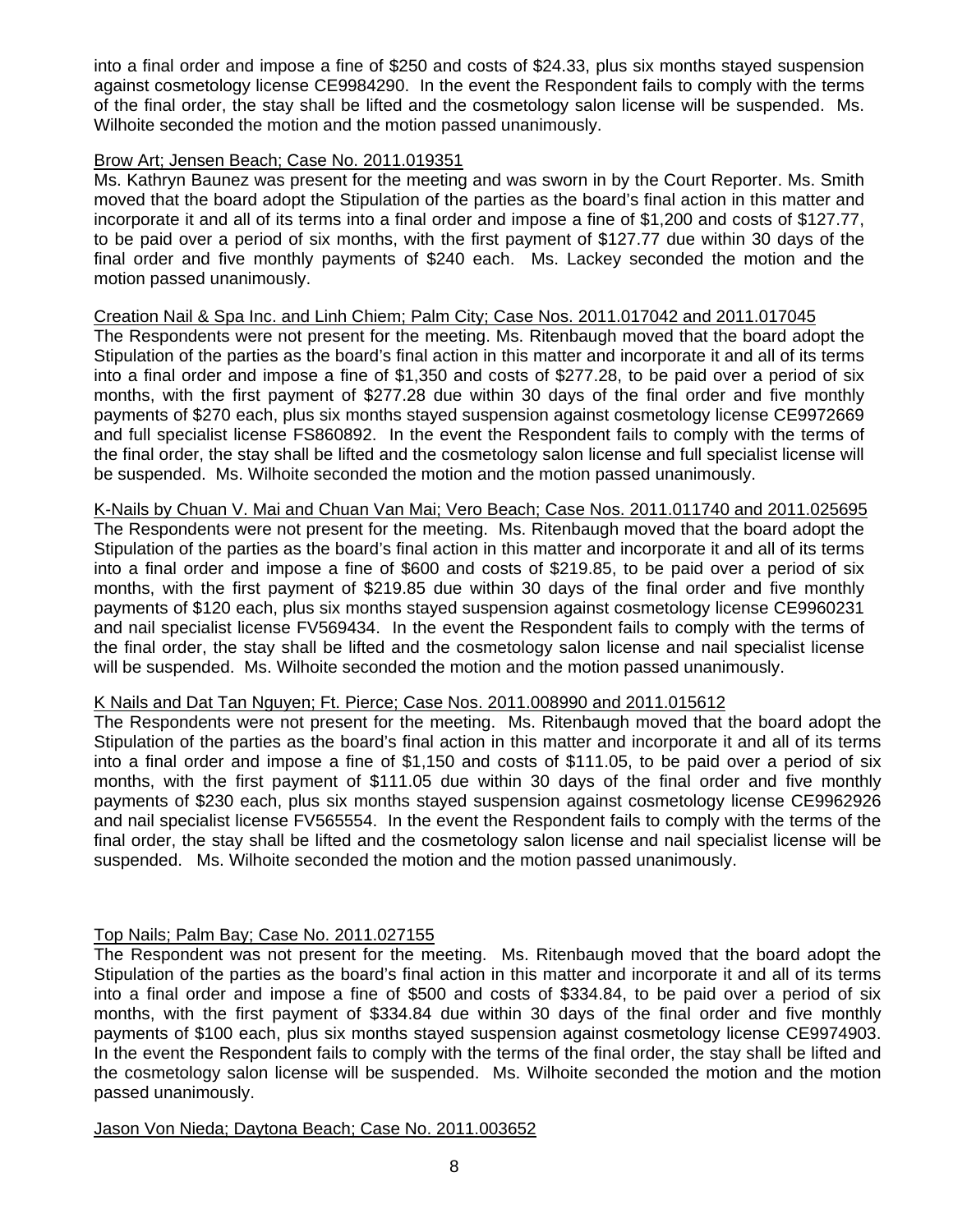Mr. Von Nieda was not present for the meeting. Vice Chair Fincel moved that the board reject the Stipulation of the parties. Ms. Wilhoite seconded the motion and the motion passed unanimously. The board proposed a counter offer of costs of \$290.18, plus revocation of cosmetology license CL229629.

## **Department Attorney Report**

Mr. Metz informed the board that as of March 7, 2012, there were 321 open cosmetology cases in the legal section.

# **Adjournment**

There being no further business, the meeting was adjourned at approximately 2:00 p.m.

# **Tuesday, April 3, 2012**

The Board of Cosmetology meeting was called to order at approximately 9:00 a.m., by Ms. Myra Jowers, Chair.

## **Board Members Present Communist Board Members Absent**

Myra Jowers, Chair Ginny Fincel, Vice Chair Laurel Ritenbaugh Monica Smith Suzanne Wilhoite Crystal Lackey

## **Other Persons Present**

Robyn Barineau, Executive Director, Department of Business and Professional Regulation (DBPR) Rachel Clark, Assistant Attorney General, Office of the Attorney General (OAG) Julie Rowland, Government Analyst, DBPR Sharon Dunlap, Court Reporter Karen Scolfon, Fortis Institute Maura Scali-Sheahan, Fortis Institute Connie Popp, Daytona Beach State College Barbara Petrock, Daytona Beach State College Bonnie Poole, Florida Cosmetology Association Jennifer Bugbee Victoria Clark Ahamed Kamal Faiza Farooqi The meeting was opened with a roll call and a quorum was established.

Ms. Laurel Ritenbaugh moved to approve the minutes from the January 23-24, 2012, board meeting. Ms. Suzanne Wilhoite seconded the motion and the motion passed unanimously.

# **Applications**

# **Licensure Applications**

# **Initial Review**

Katherine J. Allison / New York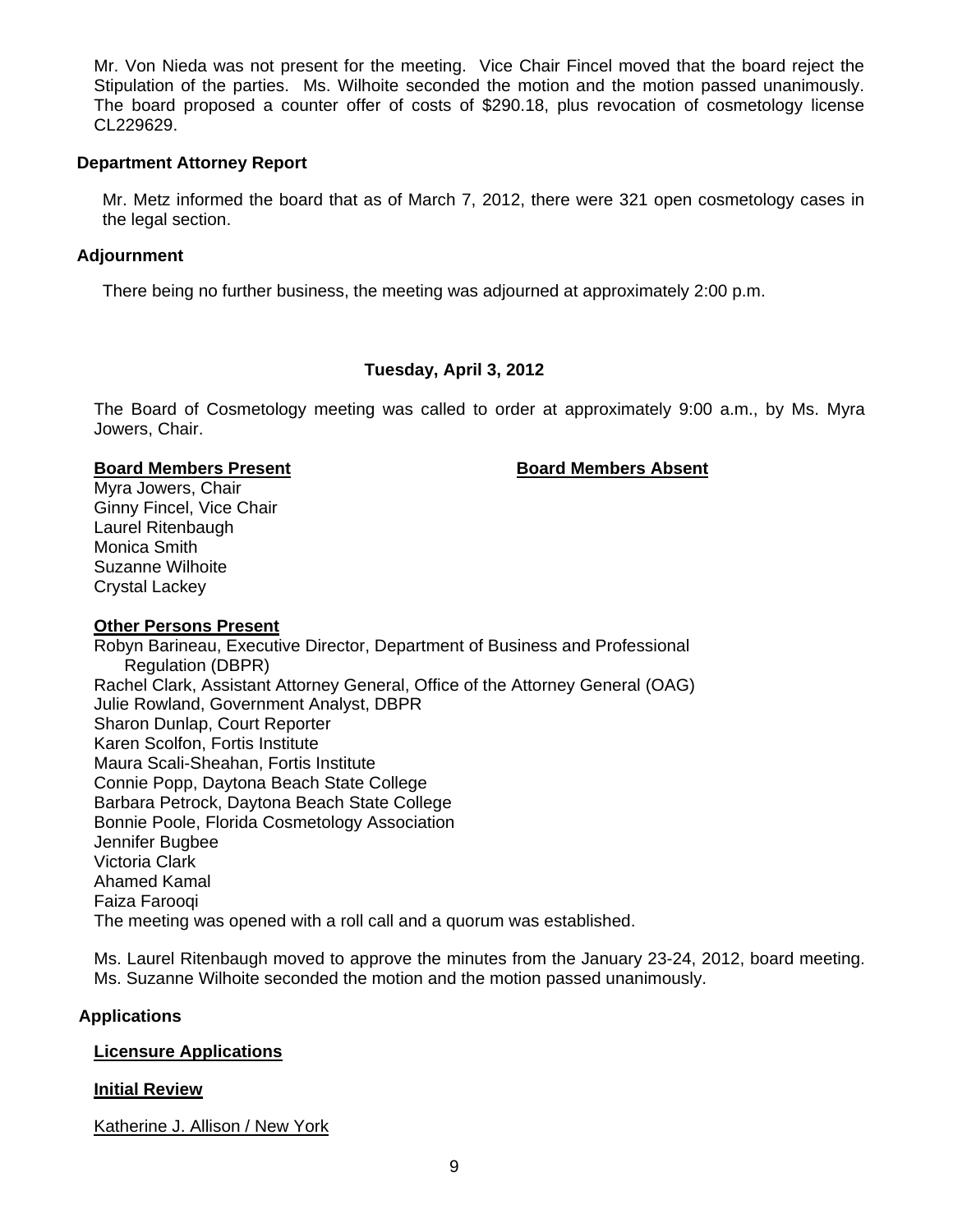Ms. Allison was not present for the meeting. After review, Ms. Ritenbaugh moved to deny the application as the application contains inconsistent documentation and fails to demonstrate that the applicant meets the requirements of Section 477.019, Florida Statutes, and Rules 61G5-18.007 and/or 61G5-18.001, Florida Administrative Code. Ms. Wilhoite seconded the motion and the motion passed unanimously.

## Rachel Marie Atkins / West Virginia

Ms. Atkins was not present for the meeting. After review, Ms. Ritenbaugh moved to approve the application. Vice Chair Ginny Fincel seconded the motion and the motion passed unanimously.

#### Kim T. Buchanan / New York

Ms. Buchanan was not present for the meeting. After review, Ms. Monica Smith moved to deny the application as the application contains inconsistent documentation and fails to demonstrate that the applicant meets the requirements of Section 477.019, Florida Statutes, and Rules 61G5-18.007 and/or 61G5-18.001, Florida Administrative Code. Ms. Crystal Lackey seconded the motion and the motion passed unanimously.

#### Jennifer Bugbee / Ohio

Ms. Bugbee and Mr. David Bugbee were present for the meeting and were sworn in by Ms. Sharon Dunlap, Court Reporter. After review, Ms. Ritenbaugh moved to approve the application. Vice Chair Fincel seconded the motion and the motion passed unanimously.

#### Jennifer Lynn Carter

Ms. Carter was not present for the meeting. After review, Ms. Lackey moved to approve the application. Ms. Ritenbaugh seconded the motion and the motion passed unanimously.

#### Marlen Casteneda / New Jersey

Ms. Casteneda was not present for the meeting. After review, Ms. Smith moved to deny the application as the application contains inconsistent documentation and fails to demonstrate that the applicant meets the requirements of Section 477.019, Florida Statutes, and Rules 61G5-18.007 and/or 61G5-18.001, Florida Administrative Code. Ms. Ritenbaugh seconded the motion and the motion passed unanimously.

## Victoria R. Clark

Ms. Clark and Mr. Albert Clark were present for the meeting and were sworn in by the Court Reporter. After review, Vice Chair Fincel moved to approve the application. Ms. Smith seconded the motion and the motion passed unanimously.

#### Faiza Farooqi / Illinois

Ms. Farooqi and Mr. Ahamed Kamal were present for the meeting and were sworn in by the Court Reporter. After review, Ms. Lackey moved to approve the application. Ms. Ritenbaugh seconded the motion and the motion passed unanimously.

## El Amri Fatima / New York

Ms. Fatima was not present for the meeting. After review, Ms. Ritenbaugh moved to deny the application as the application contains inconsistent documentation and fails to demonstrate that the applicant meets the requirements of Section 477.019, Florida Statutes, and Rules 61G5-18.007 and/or 61G5-18.001, Florida Administrative Code. Ms. Wilhoite seconded the motion and the motion passed unanimously.

#### Roberto Gomez / Puerto Rico

Mr. Gomez was not present for the meeting. After review, Ms. Lackey moved to deny the application as the application contains inconsistent documentation and fails to demonstrate that the applicant meets the requirements of Section 477.019, Florida Statutes, and Rules 61G5-18.007 and/or 61G5- 18.001, Florida Administrative Code, with only 1,000 hours of schooling. Ms. Wilhoite seconded the motion and the motion passed unanimously.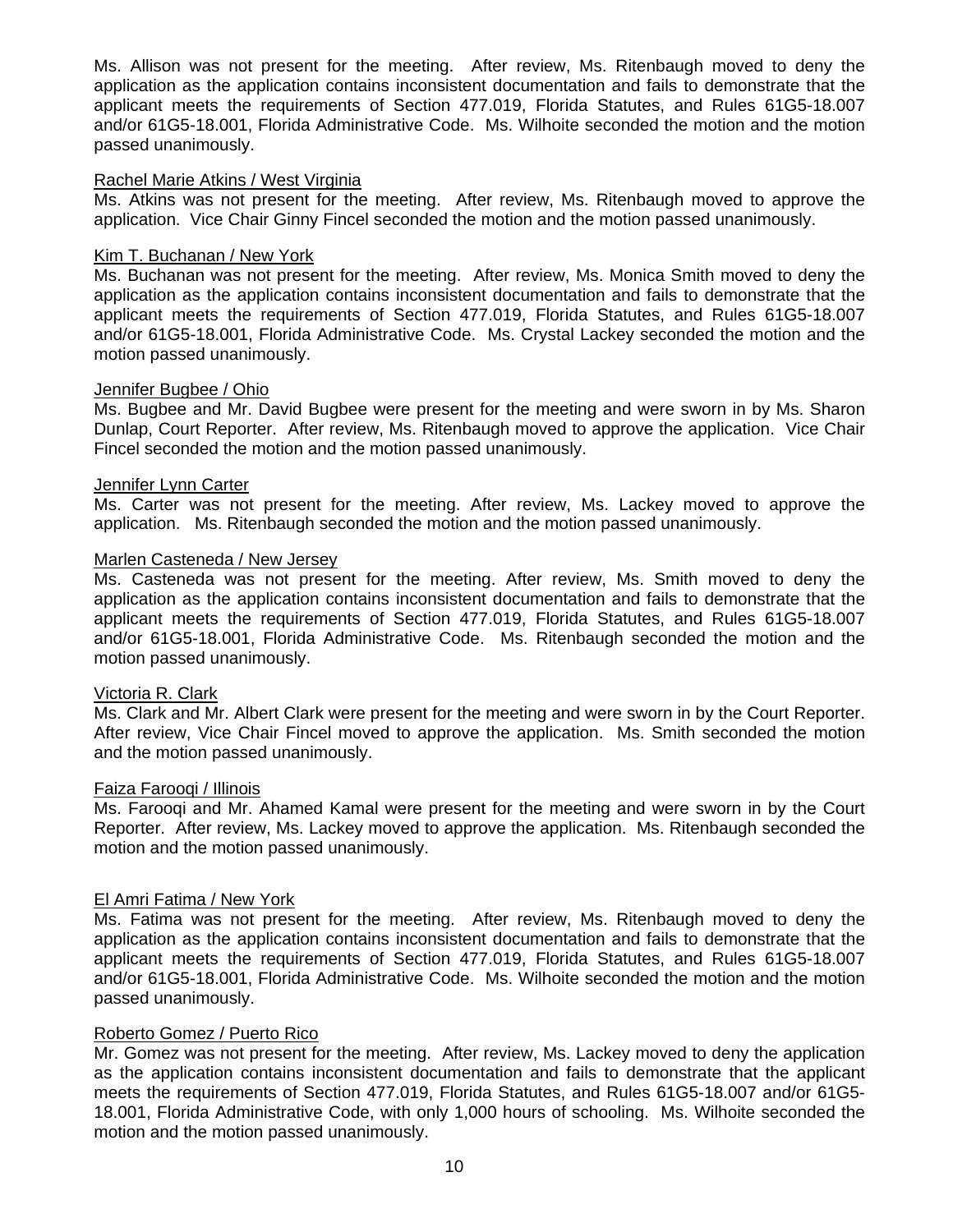# Gloria M. Gonzalez / Puerto Rico

Ms. Gonzalez was not present for the meeting. After review, Ms. Ritenbaugh moved to deny the application as the application contains inconsistent documentation and fails to demonstrate that the applicant meets the requirements of Section 477.019, Florida Statutes, and Rules 61G5-18.007 and/or 61G5-18.001, Florida Administrative Code. Ms. Wilhoite seconded the motion and the motion passed unanimously.

# Abraham Hernandez / North Carolina

Mr. Hernandez was not present for the meeting. After review, Ms. Smith moved to deny the application as the application contains inconsistent documentation and fails to demonstrate that the applicant meets the requirements of Section 477.019, Florida Statutes, and Rules 61G5-18.007 and/or 61G5-18.001, Florida Administrative Code. Ms. Lackey seconded the motion and the motion passed unanimously.

## Violeta S. Igribozova / Illinois

Ms. Igribozova was not present for the meeting. After review, Ms. Ritenbaugh moved to approve the application. Ms. Smith seconded the motion and the motion passed unanimously.

## Aketia Taniel Jackson

Ms. Jackson was not present for the meeting. After review, Ms. Smith moved to deny the application based on the noted criminal history. Ms. Ritenbaugh seconded the motion and the motion passed unanimously.

# Dwighty Andrew Kelly / New Jersey

Mr. Kelly was not present for the meeting. After review, Ms. Smith moved to deny the application as the application contains inconsistent documentation and fails to demonstrate that the applicant meets the requirements of Section 477.019, Florida Statutes, and Rules 61G5-18.007 and/or 61G5-18.001, Florida Administrative Code, and for failure to disclose previous application denial. Ms. Wilhoite seconded the motion and the motion passed with Ms. Ritenbaugh voting against the motion.

## Jonathan Lopez / Massachusetts

Mr. Lopez was not present for the meeting. After review, Ms. Lackey moved to deny the application as the application contains inconsistent documentation and fails to demonstrate that the applicant meets the requirements of Section 477.019, Florida Statutes, and Rules 61G5-18.007 and/or 61G5- 18.001, Florida Administrative Code. Ms. Wilhoite seconded the motion and the motion passed unanimously.

## Jacqueline J. Mendoza / Puerto Rico

Ms. Mendoza was not present for the meeting. After review, Ms. Lackey moved to deny the application as the application contains inconsistent documentation and fails to demonstrate that the applicant meets the requirements of Section 477.019, Florida Statutes, and Rules 61G5-18.007 and/or 61G5-18.001, Florida Administrative Code. Ms. Ritenbaugh seconded the motion and the motion passed unanimously.

# Yen T. Ngo / North Carolina

Ms. Ngo was not present for the meeting. After review, Ms. Smith moved to deny the application as the application contains inconsistent documentation and fails to demonstrate that the applicant meets the requirements of Section 477.019, Florida Statutes, and Rules 61G5-18.007 and/or 61G5-18.001, Florida Administrative Code. Ms. Wilhoite seconded the motion and the motion passed unanimously.

## Mai Thi Nguyen / Massachusetts

Ms. Nguyen was not present for the meeting. After review, Ms. Lackey moved to deny the application as the application contains inconsistent documentation and fails to demonstrate that the applicant meets the requirements of Section 477.019, Florida Statutes, and Rules 61G5-18.007 and/or 61G5- 18.001, Florida Administrative Code. Ms. Smith seconded the motion and the motion passed unanimously.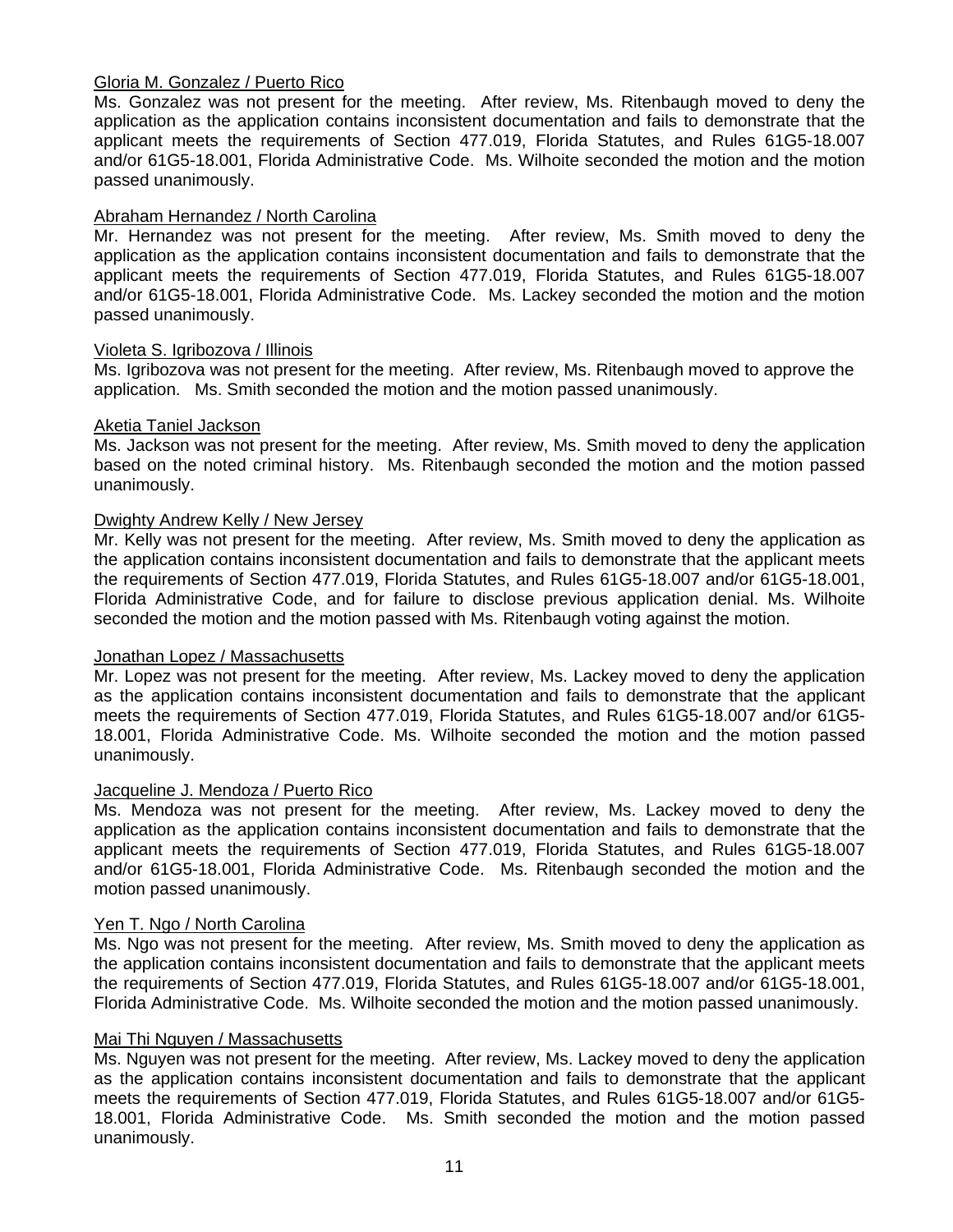# Ashley Y. Parker

Ms. Parker was not present for the meeting. After review, Vice Chair Fincel moved to deny the application based on the noted criminal history. Ms. Wilhoite seconded the motion and the motion passed unanimously.

## Thanh Nhan Pham / New York

Mr. Pham was not present for the meeting. After review, Ms. Smith moved to deny the application as the application contains inconsistent documentation and fails to demonstrate that the applicant meets the requirements of Section 477.019, Florida Statutes, and Rules 61G5-18.007 and/or 61G5-18.001, Florida Administrative Code. Ms. Wilhoite seconded the motion and the motion passed unanimously.

## Adamah J. Phillip

Mr. Phillip was not present for the meeting. After review, Ms. Lackey moved to deny the application based on the noted criminal history. Ms. Wilhoite seconded the motion and the motion passed unanimously.

## Ralph Prince Roberts III / Puerto Rico

Mr. Roberts was not present for the meeting. After review, Ms. Lackey moved to deny the application as the application contains inconsistent documentation and fails to demonstrate that the applicant meets the requirements of Section 477.019, Florida Statutes, and Rules 61G5-18.007 and/or 61G5- 18.001, Florida Administrative Code. Ms. Smith seconded the motion and the motion passed unanimously.

## Carmen Luz Roman / Puerto Rico

Ms. Roman was not present for the meeting. After review, Ms. Ritenbaugh moved to deny the application as the application contains inconsistent documentation and fails to demonstrate that the applicant meets the requirements of Section 477.019, Florida Statutes, and Rules 61G5-18.007 and/or 61G5-18.001, Florida Administrative Code, with only 1,000 hours of schooling. Ms. Wilhoite seconded the motion and the motion passed with Ms. Lackey voting against the motion.

## Margarita P. Salas / Puerto Rico

Ms. Salas was not present for the meeting. After review, Vice Chair Fincel moved to deny the application as the application contains inconsistent documentation and fails to demonstrate that the applicant meets the requirements of Section 477.019, Florida Statutes, and Rules 61G5-18.007 and/or 61G5-18.001, Florida Administrative Code. Ms. Smith seconded the motion and the motion passed unanimously.

## Jacqueline Swift / Puerto Rico

Ms. Swift was not present for the meeting. After review, Vice Chair Fincel moved to deny the application as the application contains inconsistent documentation and fails to demonstrate that the applicant meets the requirements of Section 477.019, Florida Statutes, and Rules 61G5-18.007 and/or 61G5-18.001, Florida Administrative Code. Ms. Smith seconded the motion and the motion passed unanimously.

## Samanthi Yea / New Jersey

Ms. Yea was not present for the meeting. After review, Ms. Smith moved to deny the application as the application contains inconsistent documentation and fails to demonstrate that the applicant meets the requirements of Section 477.019, Florida Statutes, and Rules 61G5-18.007 and/or 61G5-18.001, Florida Administrative Code. Ms. Ritenbaugh seconded the motion and the motion passed unanimously.

## **Initial HIV/AIDS Courses**

## **Initial Review**

## FCC Coleman Federal Prison Camp Education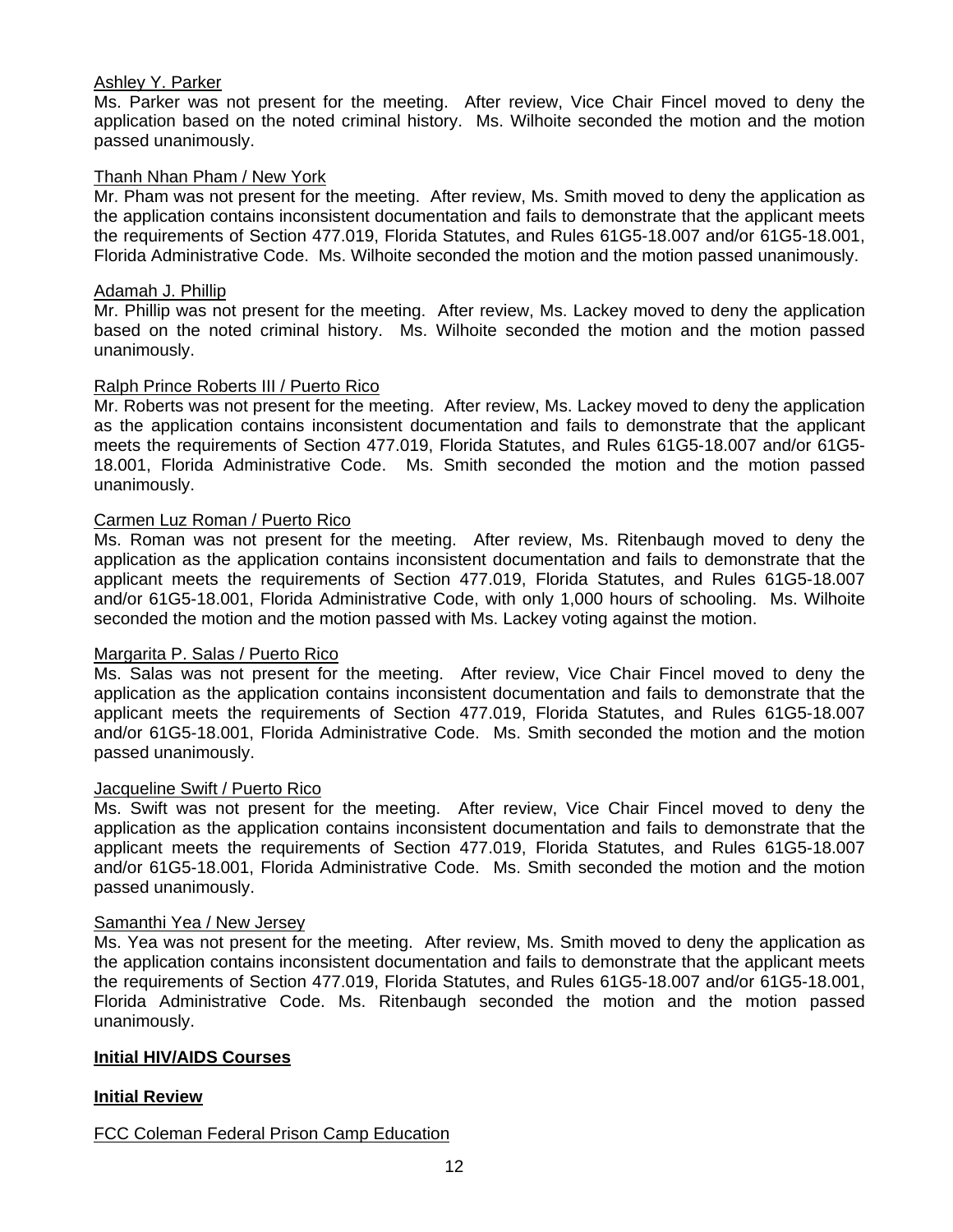After review, Vice Chair Fincel moved to approve the application. Ms. Smith seconded the motion and the motion passed unanimously.

# Hair It Is of Miami Dade

After review, Ms. Ritenbaugh moved to approve the application. Ms. Wilhoite seconded the motion and the motion passed unanimously.

# **Continuing Education Provider and Course Applications**

# **Initial Review**

Cosmetologycampus.com

*Course Application*

# Florida 16-Hour Cosmetology Package – 16 Hours Internet

After review, Ms. Smith moved to deny the application based on the course content being outside of the scope of practice for Board of Cosmetology licensees, references to the use of formalin, formaldehyde. Ms. Wilhoite seconded the motion and the motion passed unanimously.

Cosmetologycampus.com

*Course Application* 

Electric Nail File – 4 Hours Internet

After review, Vice Chair Fincel moved to approve the application. Ms. Smith seconded the motion and the motion passed unanimously.

Cosmetologycampus.com

*Course Application*

Introduction to OSHA and OSHAct Basic – 1 Hour Internet

After review, Vice Chair Fincel moved to approve the application. Ms. Smith seconded the motion and the motion passed unanimously.

Cosmetologycampus.com

*Course Application*

OSHA Health and Safety Programs Basic – 1 Hour Internet

After review, Vice Chair Fincel moved to approve the application. Ms. Smith seconded the motion and the motion passed unanimously.

Cosmetologycampus.com *Course Application* Building Your Career – 1 Hour Internet After review, Vice Chair Fincel moved to approve the application. Ms. Smith seconded the motion and the motion passed unanimously.

Cosmetologycampus.com

*Course Application*

The Easy Way to Become Successful in the Beauty Industry  $-3$  Hours Internet

After review, Ms. Smith moved to approve the application with the following contingency: update course to indicate only licensees, not students or applicants may serve an apprenticeship in a licensed salon. The correction must be submitted to the Executive Director within 30 days of the date of the order for approval. Vice Chair Fincel seconded the motion and the motion passed unanimously.

East West Seminars *Course Application*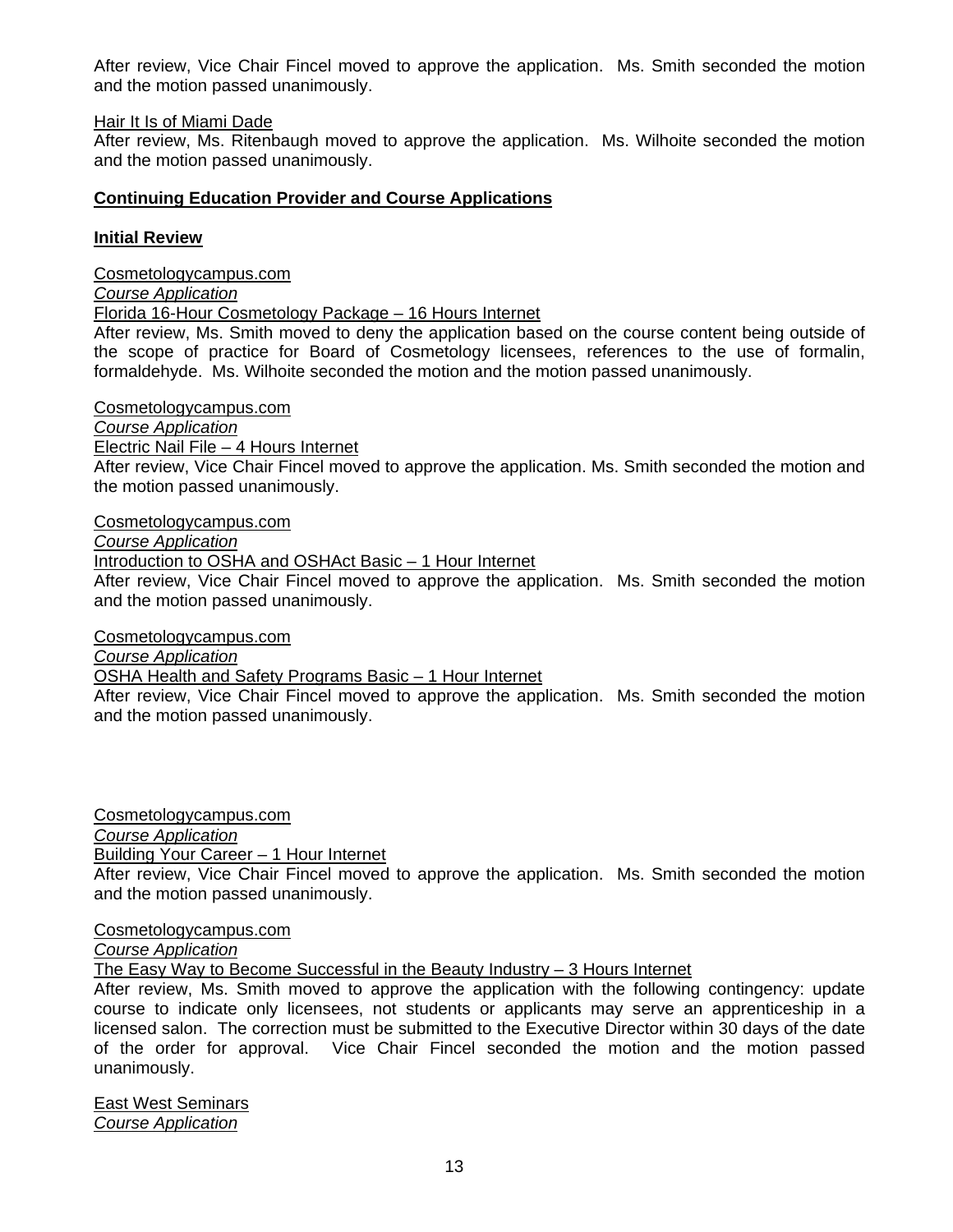## Energy Light Rejuvenation – 8 Hours Live Group Study

After review, Vice Chair Fincel moved to deny the course application based on the course being product driven. Ms. Ritenbaugh seconded the motion and the motion passed unanimously.

Faze Training and Consulting

*Provider Application*

*Course Application*

Florida Cosmetology Continuing Education Course – 16 Hours Internet

After review, Ms. Ritenbaugh moved to approve the provider application. Ms. Wilhoite seconded the motion and the motion passed unanimously.

After review, Vice Chair Fincel moved to approve the course application. Ms. Ritenbaugh seconded the motion and the motion passed unanimously.

Florida Cosmetology Association, Inc.

*Course Application*

# 16-Hour Continuing Education Course - 16 Hours Internet

After review, Vice Chair Fincel moved to approve the application with the following contingency: update reference to the 2012 Mylady textbook. The correction must be submitted to the Executive Director within 30 days of the date of the order for approval. Ms. Ritenbaugh seconded the motion and the motion passed unanimously.

## Wolfgang Luckmann

*Course Application*

# The Japanese Art of Fighting Wrinkles – 8 Hours Live Group Study

After review, Ms. Ritenbaugh moved to deny the application based on the course content being outside of the scope of practice for Board of Cosmetology licensees, and providership number is missing on the course completion certificate. Ms. Wilhoite seconded the motion and the motion passed unanimously.

# **Applications for Body Wrapping Courses**

## **Initial Review**

Body Beauty Line

After review, Ms. Smith moved to deny the application based on the course content not being beneficial as initial education for Board of Cosmetology licensees.Ms. Wilhoite seconded the motion and the motion passed unanimously.

## Hair It Is of Miami Dade

After review, Ms. Ritenbaugh moved to deny the application based on the course content being outside of the scope of practice of a body wrapping registration with references to cellulite, weight loss, inch loss, stretch marks. Ms. Wilhoite seconded the motion and the motion passed unanimously.

## **Applications for Hair Braiding Courses**

# **Initial Review**

# 561 Loc Lounge

After review, Ms. Ritenbaugh moved to approve the application. Ms. Smith seconded the motion and the motion passed unanimously.

## Diamonds R U/Salon 26

After review, Ms. Smith moved to approve the application. Ms. Wilhoite seconded the motion and the motion passed unanimously.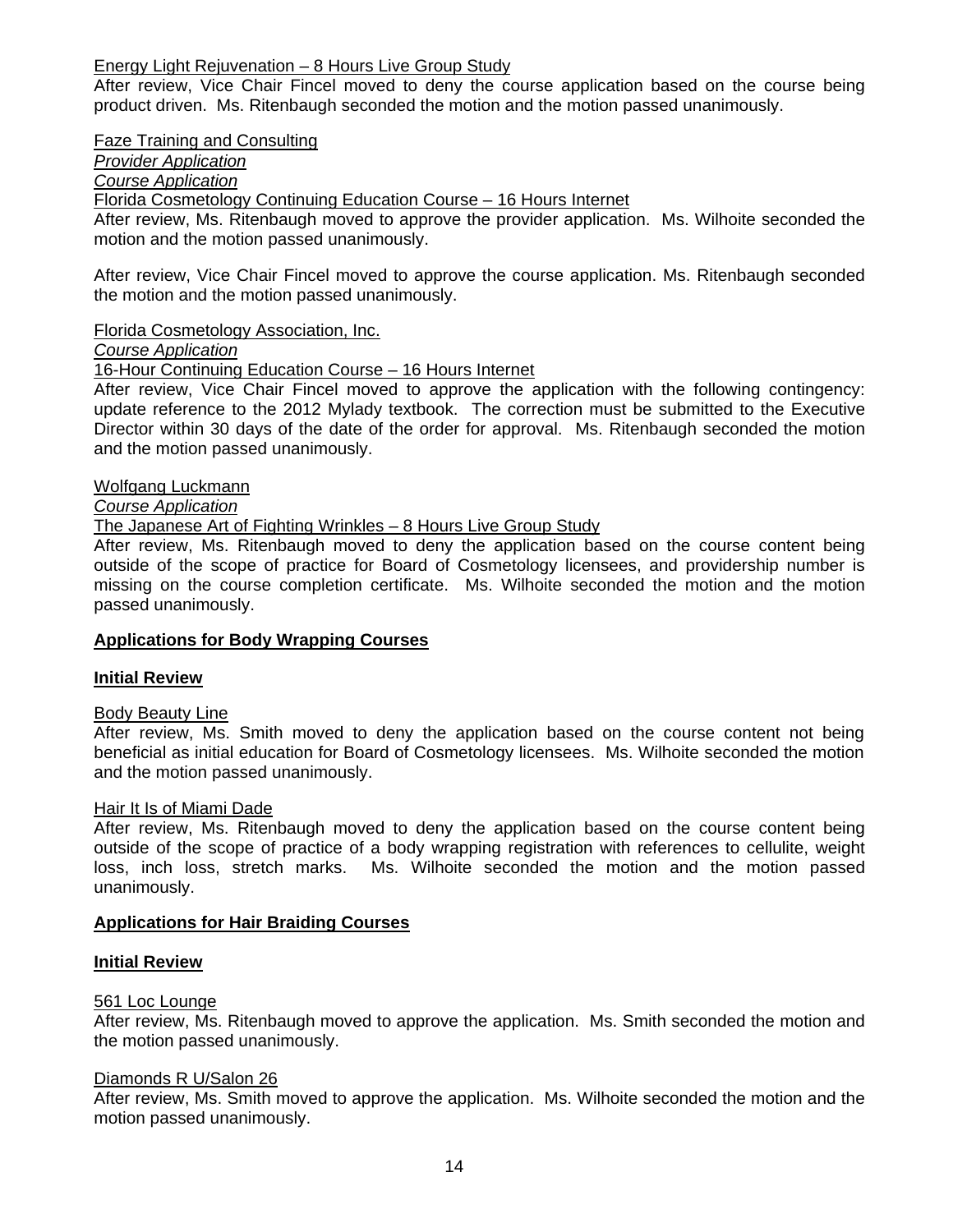# Fortis Institute

After review, Ms. Ritenbaugh moved to approve the application. Ms. Smith seconded the motion and the motion passed unanimously.

## Hair Dynamics Salon

After review, Ms. Smith moved to approve the application. Vice Chair Fincel seconded the motion and the motion passed unanimously.

# **Hair It Is of Miami Dade**

After review, Ms. Ritenbaugh moved to approve the application. Ms. Wilhoite seconded the motion and the motion passed unanimously.

# **Applications for Hair Wrapping Courses**

# **Initial Review**

# Hair It Is of Miami Dade

After review, Ms. Ritenbaugh moved to approve the application. Ms. Wilhoite seconded the motion and the motion passed unanimously.

# **Other Business**

# **Executive Director's Report**

# Financial Report for Year Ending December 2011

Ms. Robyn Barineau, Executive Director, reported that the balance in the board's operating account as of December 31, 2011, was over \$3.25 million, and the balance in their unlicensed activity account was over \$1.92 million for the same period.

## NIC Annual Conference Information for August 2012

Ms. Barineau informed the board that the following members were approved to attend the National Interstate Council of State Boards of Cosmetology's (NIC) annual conference in August 2012 in Salt Lake City: Robyn Barineau, Executive Director; Myra Jowers, Chair; Ginny Fincel, Vice Chair; and Laurel Ritenbaugh. All of these ladies serve on NIC committees.

## Florida Board of Cosmetology Newsletter – January 2012

Ms. Barineau informed the board that the Board of Cosmetology Newsletter was included in the agenda for informational purposes.

## Travel Suggestions

Ms. Barineau asked that all board members travel to and from board members by way of a statecontracted rental car unless they can document a cost savings to drive their personal vehicle.

## **Board Attorney Report**

Ms. Rachel Clark, Assistant Attorney General, informed the board of the progression of the following rule amendments.

Rule 61G5-22.006, Florida Administrative Code – Facials (Including Skin Care and Hair Removal) The rule was amended to remove the portions that contained the cosmetology curriculum components specific to the stand-alone facial specialty program. The rule now includes only the curriculum requirements for the facials portion of the full cosmetology program. The amendment was effective March 26, 2012.

Rule 61G5-22.017, Florida Administrative Code – Minimum Curriculum for Facial Specialty Training The rule was created to set apart the curriculum components for the stand-alone facial specialty program. The amendment was effective March 26, 2012.